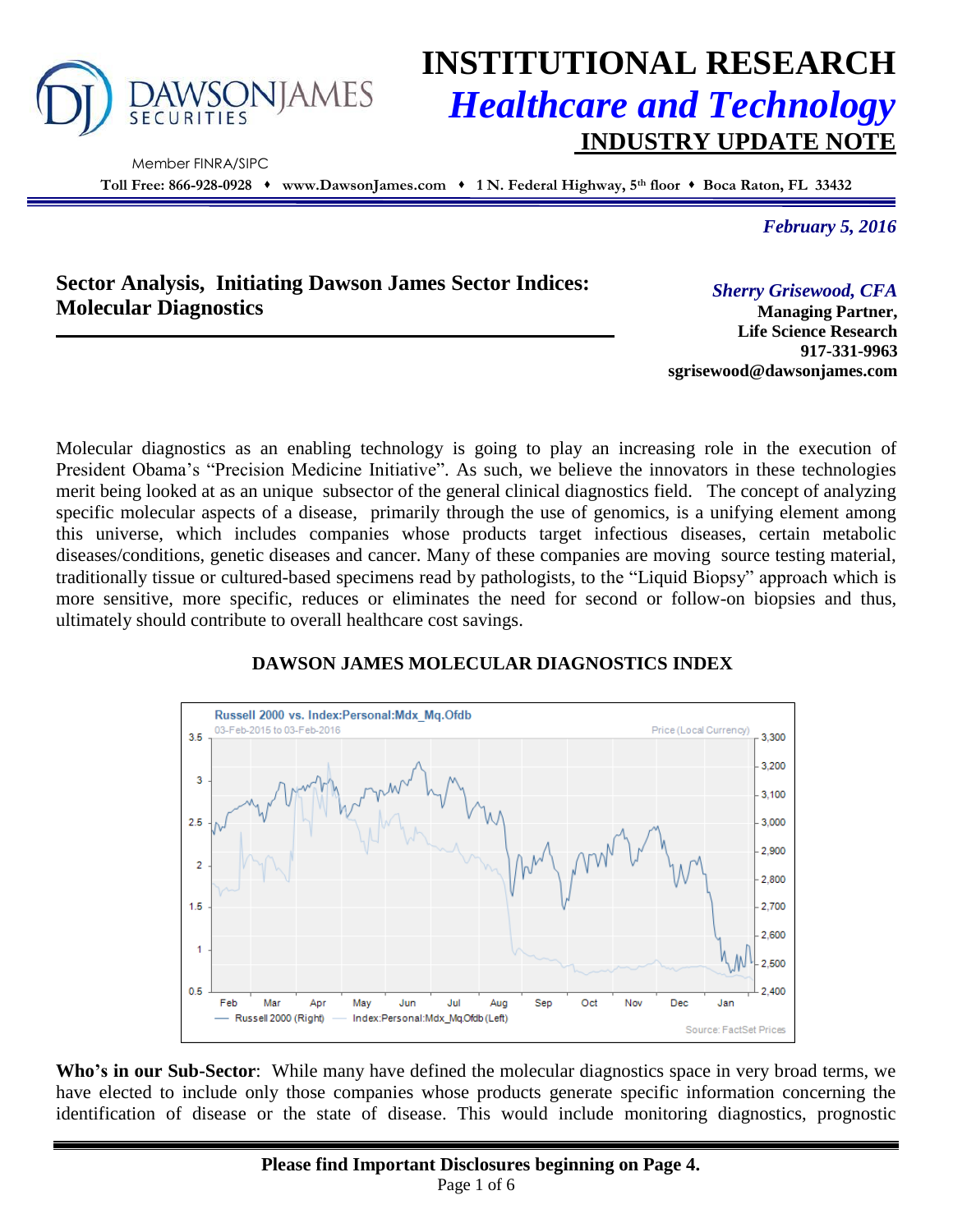

diagnostics, companion or "theranostics" and certain types of non-tissue based screening diagnostics. By design, we have not included tools or sequencing systems companies such as Illumina, the broad clinical diagnostic companies such as Abbott or service companies such as Quintiles or Lab Corp. We have included Myriad Genetics (MYGN/Not rated) as the "originator" of the group, despite its outsized market cap compared to the rest of the companies. Our index is a simple price-based index and MYGN volatility does not appear to materially impact the index value positively or negatively. It does however, appear to provide a measure of overall "stability" to the index.

As the accompanying Sector table demonstrates, this is an emerging sector that has not yet demonstrated traditional economic returns. We believe Liquid Biopsy technologies as a whole are on the cusp of a rapid market acceptance, but are held in check at the present, due to a number of regulatory and reimbursement challenges that investors largely ignored until the FDA announced in late 2014 that it would be changing the regulatory path for these products in concert with changes in reimbursement policy by CMS. In particular, the FDA and CMS joint effort intends to close many oversight "loopholes" identified by payors, and move virtually all diagnostics away from the loosely regulated Laboratory Developed Test (LDT)/CLIA pathway into the mainstream medical device regulatory system (Class I, Class II, Class III, depending upon complexity and risk) which requires both clinical validity and clinical utility benchmarks.

An example as to how this shift is affecting molecular diagnostics companies is found in a recent (January 13, 2016) announcement by Foundation Medicine (FMI/Not rated) to form a three-way collaboration with Horizon Healthcare Services in New Jersey and Clinical Outcomes Tracking and Analysis (COTA). The aim of this collaboration is to demonstrate, through the initiation of a prospective clinical trial, the benefit to the patient in terms of overall survival benefit and to payors in terms of cost savings, the clinical validity and utility of using FMI's FoundationOne® comprehensive genomic profiling for patients with previously untreated metastatic non-small cell lung cancer (NSCLC). This trial will be run under the National Comprehensive Cancer Network guidelines that specifically recommend broad molecular profiling for NSCLC patients. We will be discussing the medical device vs LDT topic in some detail as part of "2016 themes".

**A few comments on index performance.** We are establishing several subsector indices and have observed that among those we are specifically identifying such Comparative Biology & Vet Biotech, Immuno-Oncology and Rare/Orphan Diseases, the MDx Index has been, by far, the worst performing group in both absolute and relative terms. Among the companies in this group, the earliest "weak link" was T2Biosystems (TTOO/Not rated), which began to slide as early as June 2015. The group was decimated in mid to late August, led by steep declines in MDx Health (MDXH-Br/Not rated) and Foundation Medicine that coincided with both companies reporting reimbursement issues in their second quarter reports.

Additionally, despite relatively good performance from Myriad Genetics and unlike other biotech sectors that saw a small lift during the late fall before collapsing at yearend, this group has remained a mordant "flat-liner" with only two companies, Nanostring Technologies (NSTG/Not rated) and DiagnoCure (CUR-TSE/Not rated) showing some relative strength in the last few weeks. DiagnoCure's strength is likely tied to its announcement in December of the asset purchase of its PCA3 test by Hologic, Inc (HOLX/Not rated) through its Gen-Probe Inc. subsidiary.

Based upon relative price action over the course of the last year, we believe MDx Health and Foundation Medicine are the group's "signal securities". Both companies will be reporting yearend results later this month on February  $18<sup>th</sup>$  and February  $23<sup>rd</sup>$ , respectively. With the level of base this group has established over the past several months, we would expect that if FMI and MDx Health report good results and have positive comments concerning regulatory and reimbursement issues, this group might to begin to finally show some life. *SG*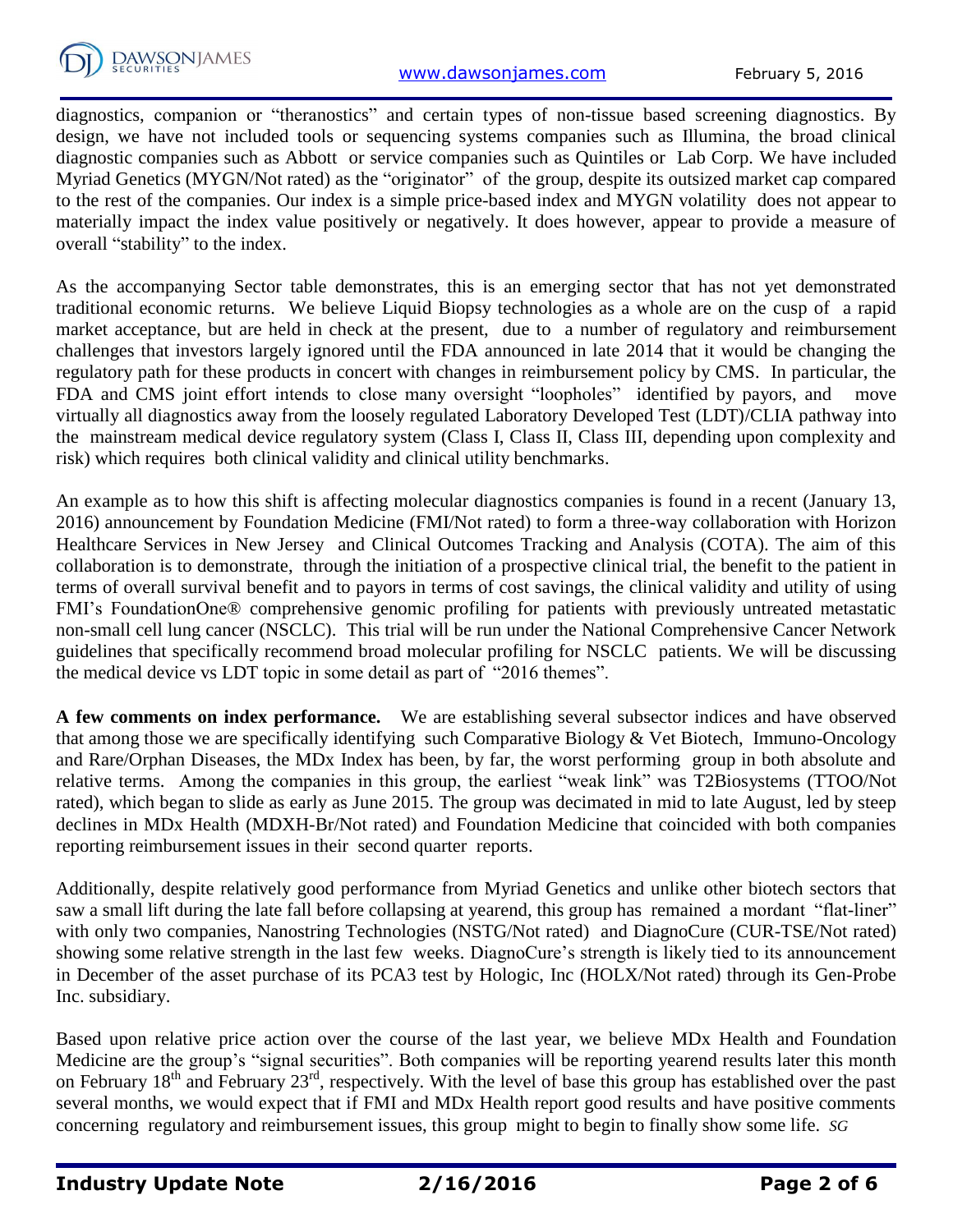### **DAWSON JAMES MOLECULAR DIAGNOSTICS SECTOR**

|                  |                                   |        |              | <b>Intraday</b> |              | <b>YTD</b> | <b>Mkt Cap</b> |                |                          |
|------------------|-----------------------------------|--------|--------------|-----------------|--------------|------------|----------------|----------------|--------------------------|
| <b>Ticker</b>    | <b>Security Name</b>              | Price* | <b>Chg</b>   | $%$ Chg         | Day Vol      | $%$ Chg    | (SMMs)         | <b>EPS FY1</b> | PE FY1                   |
| <b>ECX-FRA</b>   | Epigenomics AG                    | 4.52   | $-0.25$      | $-5.30%$        | 8,000        | 103.47%    | 89             | $-0.66$        | $-$                      |
| <b>GHDX</b>      | Genomic Health, Inc.              | 29.03  | $-0.03$      | $-0.10%$        | 79,211       | $-17.53%$  | 946            | $-1.02$        | $\overline{\phantom{m}}$ |
| <b>CUR-TSE</b>   | DiagnoCure Inc.                   | 0.14   | $\mathbf 0$  | 3.57%           | 7,500        | 16.00%     | $6 -$          |                | $\overline{\phantom{m}}$ |
| SQNM             | Sequenom, Inc.                    | 1.64   | 0.07         | 4.46%           | 824,190      | 0.00%      | 186            | $-0.29$        | $ -$                     |
| <b>GBI-ASX</b>   | Genera Biosystems Limited         | 0.25   | $\mathbf{0}$ | 0.00%           | $\mathbf{0}$ | $-2.00%$   | $24 -$         |                | $\overline{\phantom{a}}$ |
| <b>NSTG</b>      | Nanostring Technologies, Inc.     | 13.78  | $-0.32$      | $-2.27%$        | 89,978       | $-6.32%$   | 275            | $-1.74$        | $\overline{\phantom{a}}$ |
| MDXH-BRU         | MDxHealth S.A.                    | 3.85   | 0.02         | 0.50%           | 29,775       | $-6.55%$   | 173            | $-0.27$        | $\sim$ $\sim$            |
| <b>BCART-BRU</b> | <b>Biocartis Group NV</b>         | 11.98  | $-0.03$      | $-0.21%$        | 4,506        | $-9.35%$   | 486            | $-1.5$         | $\overline{\phantom{a}}$ |
| <b>VRML</b>      | Vermillion Inc                    | 1.4    | $-0.15$      | $-9.68%$        | 18,223       | $-22.22%$  | $81 -$         |                | $\overline{\phantom{m}}$ |
| <b>ILIU</b>      | Interleukin Genetics, Inc.        | 0.07   | 0.02         | 39.72%          | 68,618       | 19.66%     | $9 -$          |                | $\qquad \qquad -$        |
| <b>VNRX</b>      | <b>Volitionrx Limited</b>         | 3.78   | $-0.07$      | $-1.82%$        | 2,231        | $-16.00%$  | 71             | $-0.56$        | $- -$                    |
| <b>TTOO</b>      | T2 Biosystems, Inc.               | 9.44   | 0.58         | 6.55%           | 67,863       | $-13.71%$  | 211            | $-2.23$        | $\overline{\phantom{m}}$ |
| ALEHT-PAR        | Diaxonhit                         | 0.4    | $\mathbf 0$  | 0.00%           | 185,716      | $-16.67%$  | 30             | $-0.09$        | $\overline{\phantom{a}}$ |
| GV-PAR           | <b>Genomic Vision SA</b>          | 6.98   | 0.3          | 4.49%           | 5,347        | $-20.59%$  | 30             | $-1.4$         | $\overline{\phantom{a}}$ |
| <b>VCYT</b>      | Veracyte Inc                      | 5.74   | $-0.04$      | $-0.74%$        | 32,293       | $-20.32%$  | 160            | $-1.3$         | $- -$                    |
| <b>CGIX</b>      | Cancer Genetics, Inc.             | 2.51   | $-0.01$      | $-0.40%$        | 22,360       | $-23.94%$  | 27             | $-1.94$        | $- -$                    |
| <b>TROV</b>      | Trovagene, Inc.                   | 3.94   | $-0.05$      | $-1.25%$        | 306,854      | $-27.04%$  | 119            | $-1.05$        | $- -$                    |
| <b>MTST</b>      | MetaStat, Inc.                    | 3.55   | $\mathbf 0$  | 0.00%           | 103          | $-24.87%$  | $7 -$          |                | $\overline{\phantom{a}}$ |
| <b>OPGN</b>      | OpGen, Inc.                       | 1.54   | 0.03         | 2.18%           | 4,651        | $-18.79%$  | $21 -$         |                | $\sim$ $\sim$            |
| <b>CDNA</b>      | CareDx, Inc.                      | 4.65   | 0.09         | 1.97%           | 9,599        | $-27.34%$  | 54             | $-1.12$        | $- -$                    |
| <b>FMI</b>       | Foundation Medicine, Inc.         | 15.31  | 0.32         | 2.16%           | 141,582      | $-27.28%$  | 516            | $-2.72$        | $\overline{\phantom{m}}$ |
| <b>ROSG</b>      | Rosetta Genomics Ltd              | 0.87   | $-0.01$      | $-1.15%$        | 81,105       | $-29.28%$  | 16             | $-0.95$        | $\overline{\phantom{m}}$ |
| <b>EXAS</b>      | <b>Exact Sciences Corporation</b> | 6.61   | 0.17         | 2.56%           | 907,013      | $-28.44%$  | 620            | $-1.77$        | $-$                      |
| <b>TBIO</b>      | Transgenomic, Inc.                | 0.68   | $-0.04$      | $-6.25%$        | 57,473       | $-36.92%$  | 15             | $-1.45$        | $- -$                    |
| <b>ALINT-PAR</b> | IntegraGen SA                     | 3.18   | $\mathbf{0}$ | 0.00%           | 33,524       | $-29.18%$  | $16 -$         |                | $\overline{\phantom{m}}$ |
| <b>GBSN</b>      | Great Basin Scientific, Inc.**    | 0.19   | $-0.01$      | $-4.85%$        | 5,929,093    | $-79.75%$  | 15             | $-781.2$       | $-\,-$                   |
| <b>MYGN</b>      | Myriad Genetics, Inc.             | 36.11  | $-0.35$      | $-0.96%$        | 924,897      | $-16.33%$  | 2,598          | 1.65           | 21.89                    |

Source: FactSet

\*Prices as of 2/4/2016

**\*\*** Great Basin Scientific (GBSN/Rated Neutral)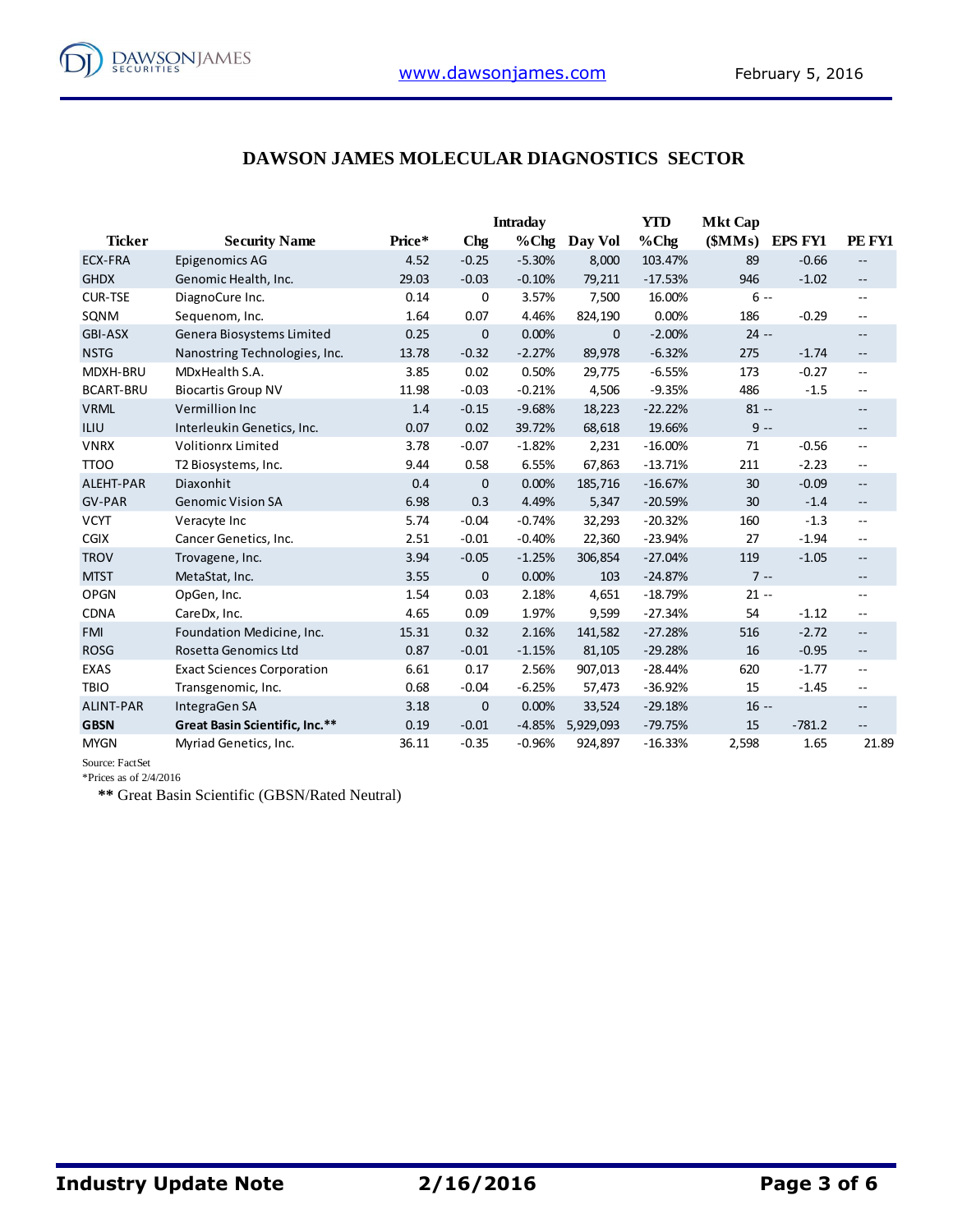

#### *Risk Factors*

In addition to normal economic and market risk factors that impact most equities, and the common risks shared by the companies named in this sector and those in the biotechnology sector as a whole, we believe an investment in any of the Dawson James Molecular Diagnostic Sector companies involves the following risks:

• **Regulatory risks** – the companies in the DJ Molecular Diagnostics Sector are subject to regulatory review for their ongoing research and development activities and manufacturing operations with local, state and federal governmental agencies both in the US and Internationally.

• **Need to defend patents, trade secrets and other intellectual property** – Biotechnology companies rely heavily on intellectual property related to their technology and products. While larger companies may have adequate resources to defend their intellectual property, most of the smaller companies in the DJ Molecular Diagnostics Sector would be materially and negatively impacted by intellectual property infringement or the loss of one or more patents.

• **Historical lack of profitability** – To date this year and in past years, most of the companies in the DJ Molecular Diagnostics Sector have not operated on a profitable basis, and are not forecast to do so in the immediate future. Although companies typically have been able to raise funds from the capital markets, there can be no guarantee that any particular company will not be able raise additional operating capital in the future should losses continue.

• **Competitive Markets** – This universe of companies operate in a highly competitive marketplace, where speed to market, clinical results and other factors bear on a company's viability. There can be no assurance that any one company will be able to continue to market or later launch its products successfully in these competitive markets in the future.

Industry Update Notes provide current information we believe might be noteworthy to investors regarding the subject companies. Industry Update Notes are not intended to be complete research reports. More detailed information concerning the rated companies referenced in this Note, including the full reports, basis for price targets and other disclosures, may be found at: [http://dawsonjames.com/research\\_coverage.](http://dawsonjames.com/research_coverage)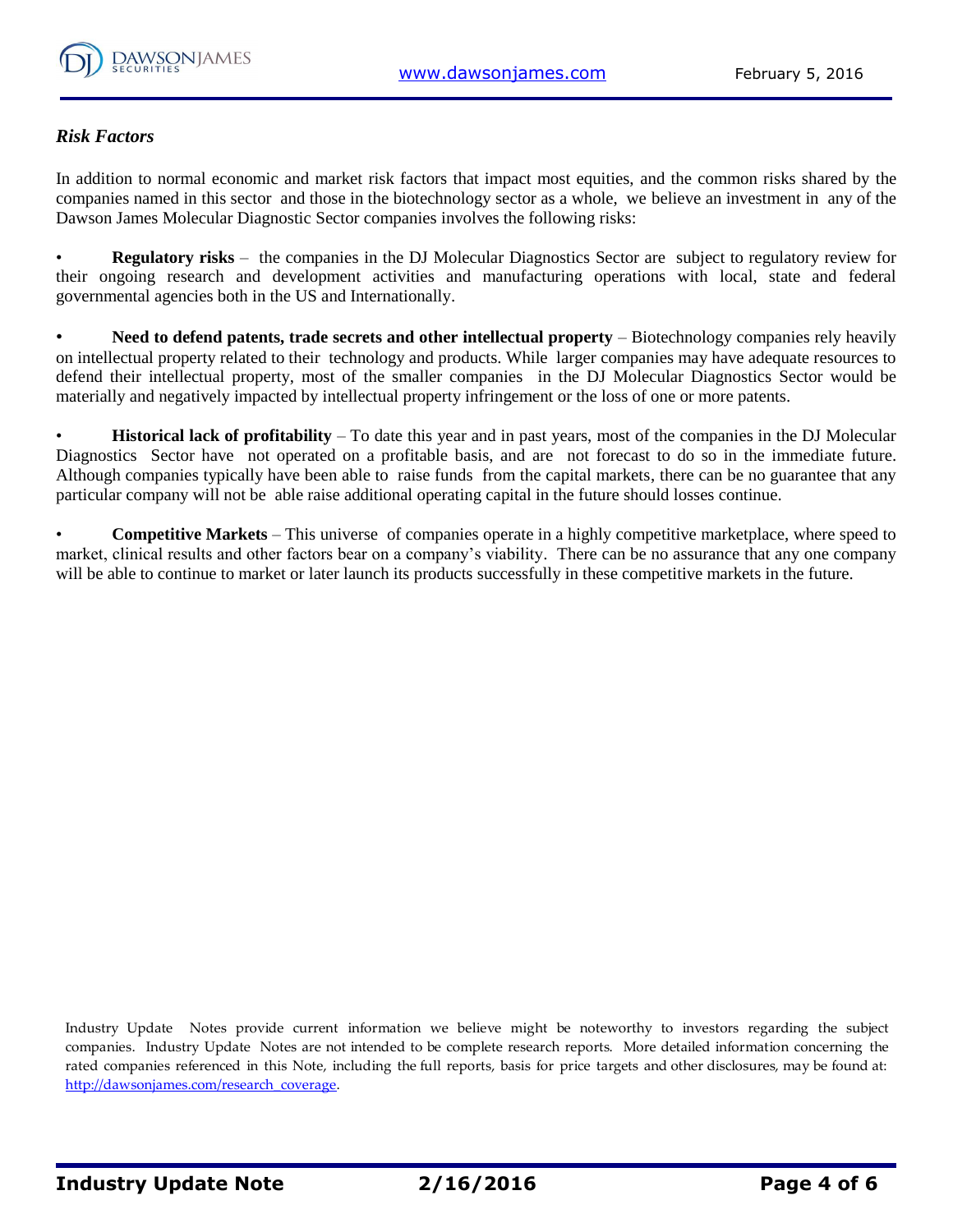

#### **Important Disclosures:**

Dawson James Securities, Inc. (the "Firm") is a member of the Financial Industry Regulatory Authority ("FINRA") and the Securities Investor Protection Corporation ("SIPC").

The Firm does not make a market in the securities of the sector companies. The Firm has received investment banking compensation from Great Basin Scientific, Inc., a company included in the sector profiled in this report and may seek compensation for investment banking services in the future from the sector company (s). The Firm has not received other compensation from other sector company(s) in the last 12 months.

Neither the research analyst(s) whose name appears on this report nor any member of his (their) household is an officer, director or advisory board member of these companies. The Firm and/or its directors and employees may own securities of the company(s) in this report and may increase or decrease holdings in the future. As of January 31, 2016, the Firm as a whole did beneficially own 1% or more of any class of common equity securities of Great Basin Scientific Inc., but did not beneficially own 1% or more of any other subject company (s) of this report. The Firm, its officers, directors, analysts or employees may effect transactions in and have long or short positions in the securities (or options or warrants related to those securities) of the companies subject to this report. The Firm may effect transactions as principal or agent in those securities.

Analysts receive no direct compensation in connection with the Firm's investment banking business. All Firm employees, including the analyst(s) responsible for preparing this report, may be eligible to receive non-product or service specific monetary bonus compensation that is based upon various factors, including total revenues of the Firm and its affiliates as well as a portion of the proceeds from a broad pool of investment vehicles consisting of components of the compensation generated by investment banking activities, including but not limited to shares of stock and/or warrants, which may or may not include the securities referenced in this report.

Although the statements in this report have been obtained from and are based upon recognized statistical services, issuer reports or communications, or other sources that the Firm believes to be reliable, we cannot guarantee their accuracy. All opinions and estimates included in this report constitute the analyst's judgment as of the date of this report and are subject to change without notice.

The securities of the company discussed in this report may be unsuitable for investors depending on their specific investment objectives and financial position. This report is offered for informational purposes only, and does not constitute an offer or solicitation to buy or sell any securities discussed herein in any jurisdiction where such would be prohibited. Additional information is available upon request.

#### **Ratings Definitions:**

- 1) **Buy**: the analyst believes the price of the stock will appreciate and produce a total return of at least 20% over the next 12-18 months;
- 2) **Neutra**l: the analyst believes the price of the stock is fairly valued for the next 12-18 months;
- 3) **Sel**l: the analyst believes the price of the stock will decline by at least 20% over the next 12-18 months and should be sold.